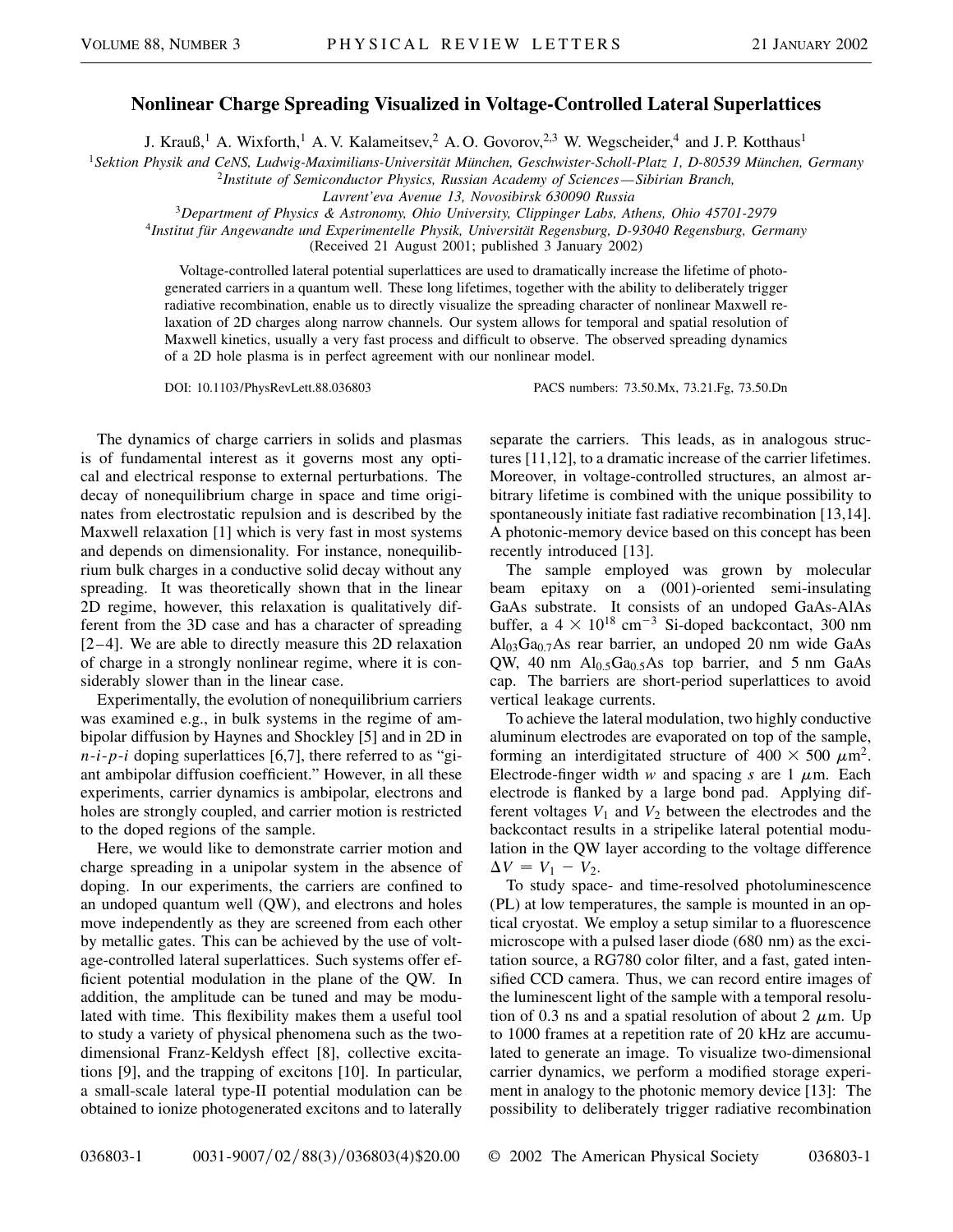at any given moment after the optical excitation enables us to take "snapshots" of the actual carrier distribution in the sample in a stroboscopic manner.

A sketch of the setup (not to scale) is given in Fig. 1(a): The laser is focused to a line in the center of the interdigitated structure. The width (FWHM) of the spot is about 10  $\mu$ m, the length covers about 180  $\mu$ m or 45 fingerpairs of the interdigitated electrodes. The voltages  $V_1$  and  $V_2$  are applied at time  $t = 0$  ns, when the sample is illuminated by a 15 ns laser pulse. Photogenerated excitons are ionized and electrons/holes are stored underneath the positive/ negative electrode, respectively. After a certain storage time  $t = t_s$  the bias is removed. The carriers are no longer confined beneath the electrodes and recombine radiatively within about 15 ns. This actually limits the temporal resolution of the experiment.

As long as the bias is applied, the carriers are confined to stripes in the voltage-induced potential wells. Carrier motion is essentially possible only in one dimension along these stripes (*x* direction). Free motion in the perpendicular direction (*y* direction) is possible only after removing the bias, leading to radiative recombination and therefore annihilation of the carriers on a time scale being fast compared to the carrier motion along *x*. Thus, the luminescence pattern along the *x* direction directly corresponds

to the carrier distribution at time  $t = t_s$ . The PL images recorded by the camera are, to some extent, snapshots of the carrier profile at  $t_s$ .

Such pictures [15] taken at a carrier density of about 3  $\times$  $10^{11}$  cm<sup>2</sup> and  $T = 4$  K are plotted in part (b) of Fig. 1 (cf. scaling below). The three pictures are recorded on a logarithmic intensity scale at times  $t_s = 10$ , 60, and 260 ns after the laser pulse, respectively. One can clearly recognize the evolution of the PL pattern with time.

Several characteristics have to be pointed out: The luminescent area spreads only in the *x* direction, i.e., along the electrodes. In the *y* direction, the original width of the pattern remains essentially constant, in accordance with the explanation above. Furthermore, the image at  $t_s = 260$  ns exhibits a clipping of the bright area at about  $\pm 200 \mu$ m. This marks the positions of the opaque pads, masking any luminescence arising from the sample.

Also, all images show a bright line in the center, corresponding to the position of the initial laser spot. This inherent "memory" has a time constant of about 1 min. It obviously does not show any dynamic behavior during the experiment. Its origin is not yet fully understood, but may be attributed to locally trapped carriers.

In Part (a) of Fig. 2, central cross sections along the *x* direction of the corresponding pictures from Fig. 1 are plotted for several times  $t_s$  on a linear scale. Again, the



FIG. 1. Sketch of the sample not to scale (a) and snapshots of the luminescence pattern at time  $t_s = 10$ , 60, and 260 ns after the laser pulse (b), basically representing the actual hole distribution [15].



FIG. 2. Cross sections of the luminescence intensity along the *x* direction at different times  $t_s$  (a). Parts (b) and (c) show two measurements with opposite bias (same parameters as in Fig. 1). The peak close to the negative pad is attributed to the field enhancement at the ends of the finger gates.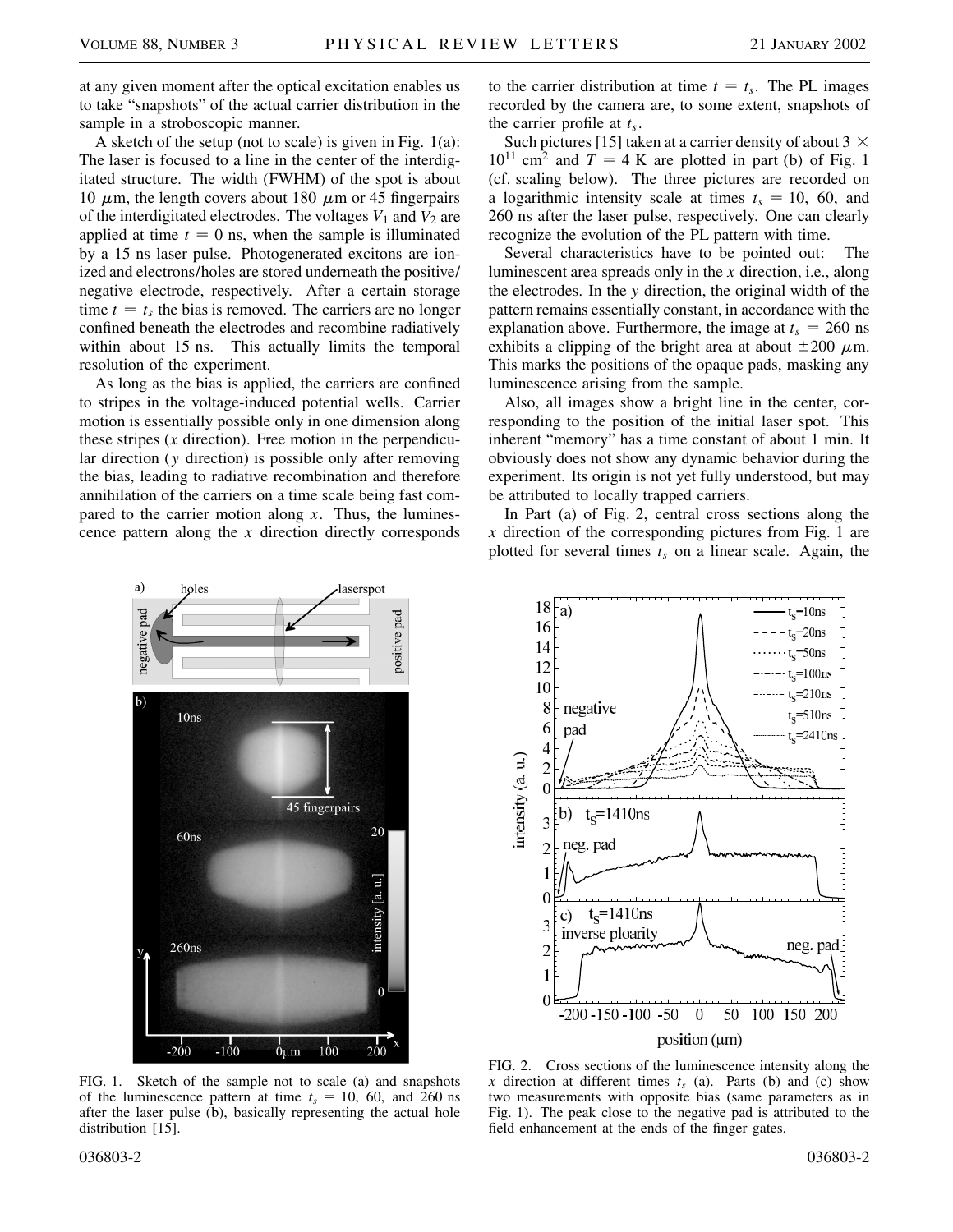temporal evolution of the initially narrow distribution and the bright spot in the center are clearly visible. The spatial distribution of intensity is symmetric, unless the diffusing carriers reach the edge of the interdigitated structure. In the plots for  $t_s$   $>$  200 ns, the intensity decreases stronger towards negative *x* values. This fact indicates that the two boundaries defined by the pads cannot be treated equally, as emphasized in the lower parts of Fig. 2: Part (b) shows a plot with the same parameters as discussed previously. For the plot in part (c), the polarity of the voltages has been exchanged. The asymmetric shape is reversed with regard to the position of the laser spot. This indicates that these differences in the boundary conditions are not an artifact, but must be attributed to the voltage-induced potential.

In the following, we will concentrate on the quantitative modeling of the experimental results. Carrier motion is confined to the *x* direction parallel to the electrodes unless the bias is removed. This already became obvious from Figs. 1 and 2. With the electrode stripe length being much larger than its width  $w$  of 1  $\mu$ m, the electron and hole sheet densities *n* and *p*, respectively, can be regarded as constant in the *y* direction within the time resolution of our experiment. This allows us to use a one-dimensional model to describe 2D carrier motion as currents along the *x* direction. For simplicity, in the following, all equations are written for holes, *e* denoting the positive elementary charge.

The motion is driven both by diffusion and drift:

$$
j_p = j_{\text{diff}} + \sigma E = -eD_p \frac{\partial p}{\partial x} + e p \mu_p E_x. \quad (1)
$$

The latter arises from the electric field  $E<sub>x</sub>$  originating from the inhomogeneous carrier distribution along *x*. However, this field is strongly screened by the metal of the interdigitated electrodes, as their distance *d* to the 2D system (i.e., the quantum-well top barrier) is much smaller than the typical width of the carrier distribution in the *x* direction *L* and also much smaller than the electrode width *w*. Thus the system is similar to a flat capacitor, and the in-plane field in  $x$  direction can be approximated as  $[16]$ 

$$
E_x = -\frac{de}{\epsilon_0 \epsilon_r} \frac{\partial p}{\partial x} \qquad (d \ll w, L). \tag{2}
$$

On the other hand, the electric fields arising from holes beneath one electrode do not influence electrons beneath the adjacent electrodes and vice versa, as *d* is short compared to the electrode spacing:  $d \gg w$ . This essentially decouples the motion of electrons and holes in our system: We have to deal with independent, unipolar carrier motion, in contrast to ambipolar diffusion in *n*-*i*-*p*-*i*structures [7]. This fact instantaneously implies two different time scales, as in GaAs the mobility of electrons exceeds the one of holes by about 1 order of magnitude: On the time scale of hole motion, the electron distribution can be regarded as already relaxed and thus to be constant. The luminescence intensity, however, is proportional to the product  $n(x) \times p(x)$  of the local electron and the hole density, and its behavior will therefore largely be

governed by the slower carrier type, i.e., the holes. The luminescence pattern thus corresponds almost directly to the local hole density  $p(x)$ .

In particular, this fact also accounts for the asymmetric voltage-dependent boundaries pointed out earlier: As sketched in part (a) of Fig. 1, the negative pad allows holes to diffuse beneath it. As it is much larger than the interdigitated area, it can be regarded as an ideal sink for holes. Towards the positive pad, the negatively charged electrode stripe ends open, representing a hard wall. In this picture, the asymmetric shape of the carrier distributions in parts (b) and (c) of Fig. 2 and its voltage dependence can be easily understood. Towards the sink, the density must be reduced as compared to the hard wall side.

To obtain a complete quantitative description of hole dynamics in the structure, the conservation of charge can be combined with Eqs. (1) and (2), yielding

$$
e \frac{\partial p}{\partial t} = \frac{e^2 d \mu_p}{\epsilon_0 \epsilon_r} \frac{\partial}{\partial x} \left( p \frac{\partial p}{\partial x} \right) + e \frac{\partial}{\partial x} \left( D_p \frac{\partial p}{\partial x} \right). \quad (3)
$$

The solution of Eq.  $(3)$  is sketched in Fig. 3(c), where we plot the hole density versus position for two different times. For comparison, we also show the solutions of the corresponding linear problem in 3D [Fig. 3(a)] and 2D [Fig. 3(b)], assuming high background doping. Whereas in the 3D case [Fig. 3(a)], the shape of the initial distribution is conserved, in 2D [Fig. 3(b)] the distribution broadens with time and exhibits anomalously fast diffusion behavior [3]. In this case the width of the distribution  $L \propto t^{1/2}$ . The effective diffusion coefficient  $D_{\text{eff}}$  is proportional to the carrier density which can be set equal to the background doping  $p_0$  in the linear regime. If the injected perturbation becomes large compared to the doping



FIG. 3. Comparison of 3D relaxation in the linear regime (a) with the linear regime in 2D (b) and the nonlinear case discussed here. For (b), a constant doping of  $6 \times 10^{11}$  cm<sup>-2</sup> is assumed. For (b) and (c), a constant mobility of  $6 \times 10^4$  cm<sup>2</sup>/V s has been used.